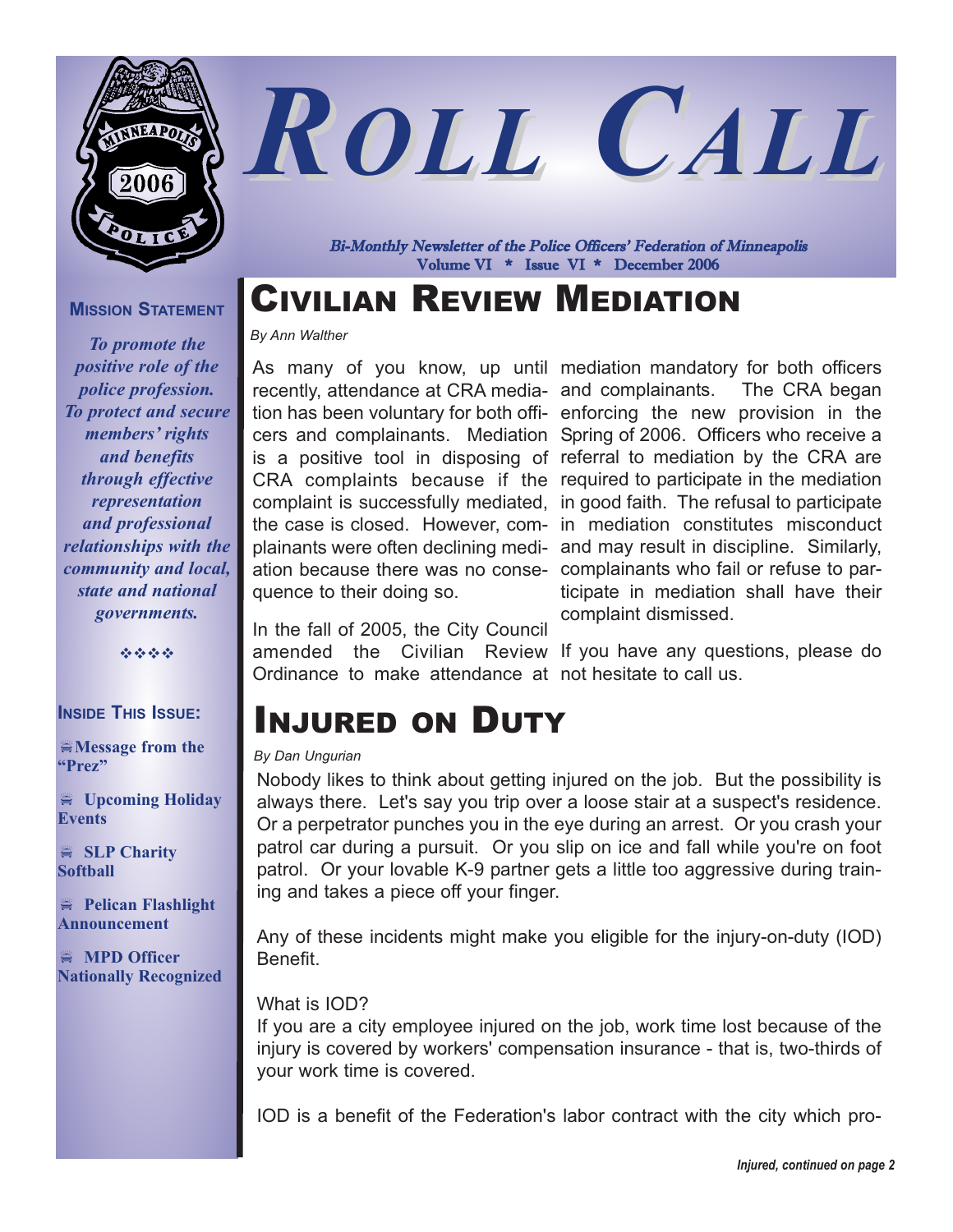#### **MESSAGE FROM THE "PREZ"**



**WELL ANOTHER YEAR IS COMING TO AN END. WE FINALLY HAVE A NEW CHIEF, CRIME HAS COME DOWN, ARRESTS HAVE GONE UP, AND THE NUMBER OF OFFICERS WE HAVE ARE INCREASING. WE SETTLED THE CONTRACT AND WE**

**DID VERY WELL IN THE ELECTIONS. NOT BAD CONSID-ERING WHERE WE WERE AT THE BEGINNING OF THE YEAR.**

**I HOPE YOU HAD A CHANCE TO ATTEND ONE OF THE CHIEFS INFORMATIONAL MEETINGS. I ATTENDED MOST OF THEM AND WAS IMPRESSED WITH THE CHIEF FOR TAKING THE TIME TO LISTEN AND ASK FOR FEEDBACK. I DON'T EVER REMEMBER ANY CHIEF DOING THAT BEFORE. ALSO, IT WAS REALLY INTERESTING TO HEAR ALL THE FEEDBACK FROM THE OFFICERS WHO ATTENDED THE MEETINGS; ITS AMAZING THE IDEAS AND SUGGES-TIONS THAT CAME UP. IT ALSO REINFORCES WHAT TAL-ENTED PEOPLE WE HAVE ON OUR DEPARTMENT. OUR DEPARTMENT IS SECOND TO NONE FOR THE OUTSTAND-ING PEOPLE WE HAVE AND ALL THE CONSISTENT HARD WORK EVERYONE DOES.**

**THE CHIEF HAS SAID AFTER HE HAS COMPLETED ALL HIS INFORMATIONAL MEETINGS, MET WITH ALL THE LT'S AND ABOVE ONE ON ONE, HE WILL LAY OUT HIS MAN-AGEMENT TEAM AND ALSO THE DIRECTION WE WILL BE MOVING IN. HE HAS SAID THIS SHOULD BE DONE MY MID DECEMBER. 2007 WILL BE AN INTERESTING YEAR FOR THE MPD**

**REMEMBER OUR HOLIDAY PARTY AT THE UKRAINE CENTER DECEMBER 13TH. I HOPE TO SEE YOU THERE. I WOULD LIKE TO WISH EVERYONE A VERY HAPPY HOLIDAY SEASON.**

vides compensation to members for the one-third of lost work time that workers' compensation does not cover.

To qualify for IOD coverage, your injury must be police-specific. That means the injury resulted from an activity that is unique to police work - in the process of making an arrest, executing a search warrant, responding to an emergency situation, doing patrol work or engaging in jobrequired physical training. Staple your hand to the desk while completing paperwork? Not covered. Slip on ice while walking to your squad car on the way to lunch? Not covered. Not police specific.

What do I do if I am injured on the job?

If you are injured on the job or a previous jobrelated injury recurs and you want workers' compensation and IOD benefit, you must:

Seek medical attention. Your city-authorized healthcare provider will recommend that you: o Return to work. If your city-authorized healthcare provider makes this recommendation and you choose to miss work, your time off is considered sick time.

o Return to work with limitations.

o Miss work for a specific amount of time.

• Have your supervisor complete a report of injury that explains how the injury occurred. Send the report to Room 100 within 24 hours of the injury. Absence of these reports is the primary reason IOD claims are denied. You must take this step to have your claim considered.

Injury claims are sent to Police Payroll, Room 100, who gathers the necessary paperwork, approvals and medical records. (The City's Worker's Comp unit approves or disapproves claims for worker's compensation benefit.) Claims approved for workers' compensation benefit are then sent to the IOD Committee, which considers them for IOD benefit.

Typical reasons claims are denied for IOD benefit are:

Lack of medical reports. The officer didn't see a city-authorized healthcare provider for a new or recurring injury.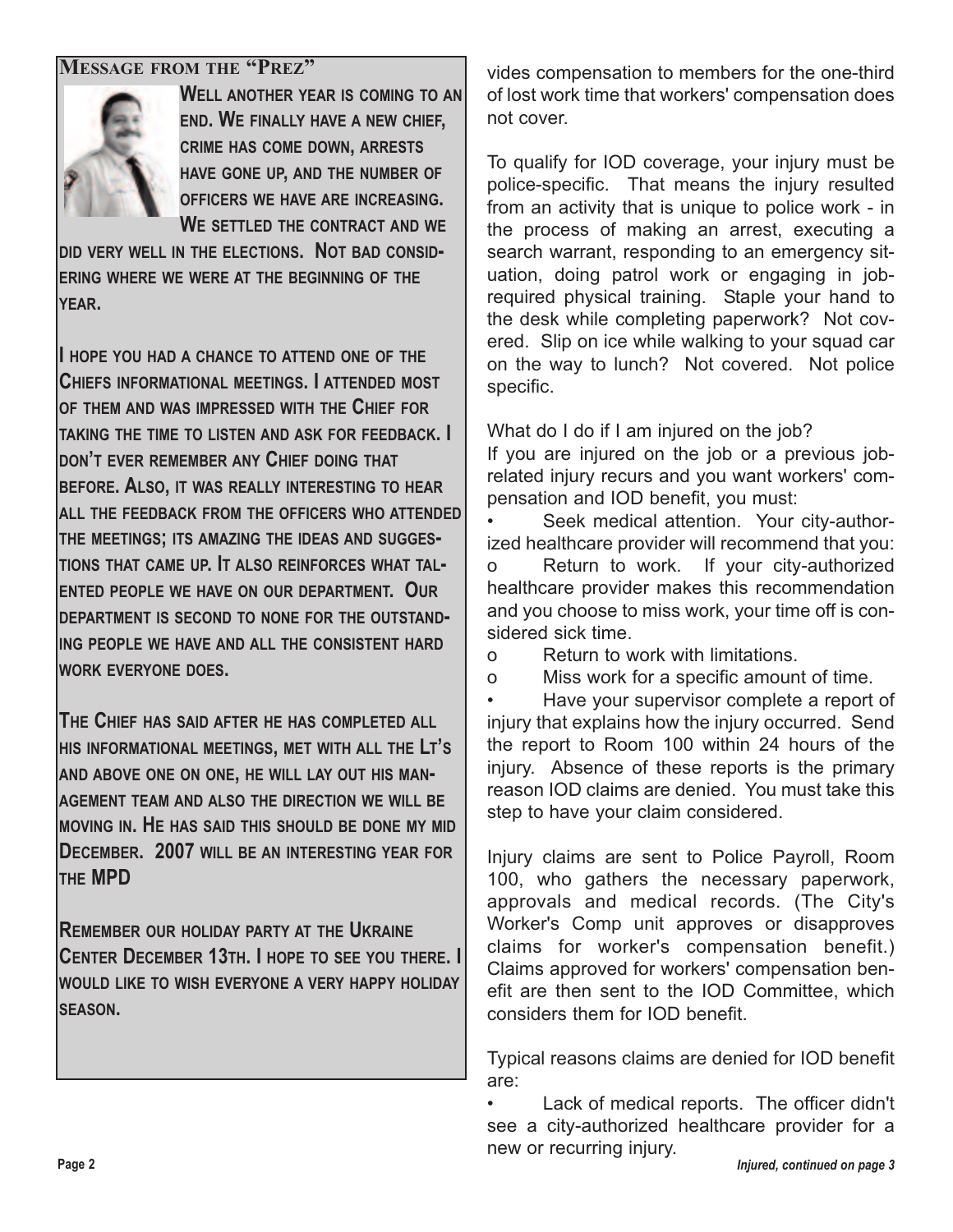If you have a previous injury that was approved for IOD benefit and the injury later recurs, you must see your city-authorized healthcare provider again if you want the claim to be reconsidered for IOD benefit. You also need to complete another report of injury.

• Failure to comply with physician recommendations.

• Incident is not related to a police-specific activity, patrol work or required physical training.

IOD Committee members

- **Officer Dan Ungurian, Federation director**
- Officer Jeff Jindra, Federation director
- Bill Champa, MPD Human Resources
- Bertha Gabrish, MPD Payroll
- Jennifer Rudlong, Medical Claims Coordinator

For questions about the IOD benefit, contact Officer Dan Ungurian orJeff Jindra. Or check the department's Policies and Procedures manual on the city's intranet.

## MPD OFFICER RECEIVES NATIONAL AWARD

Officer Bart Hauge, of the Minneapolis

Police Department has received national recognition for his on-going investigations into the violent and illegal drug-trafficking of the local Shotgun Crips and Gangster Disciples gangs. On October 16, 2006 the International



Narcotics Enforcement Officer's Association (INEOA) presented Officer Hauge the INEOA's Special Award of Honor, for outstanding service and dedication in the area of law enforcement. Special Agent Voss, impressed with Officer Hague's dedication and tenacity in drug prosecution, nominated him for this national award. Officer Bart Hauge is an 18-year veteran of MPD and has worked in narcotic enforcement for the last 10 years.

# POEM FOR **HEROES**



*'Twas the night before Christmas, he lived all alone, in a one bedroom house made of plaster and stone. I had come down the chimney with presents to give, and to see just who in this home did live. I looked all about, a strange sight I did see, no tinsel, no presents, not even a tree. No stocking by mantle, just boots filled with sand, on the wall hung pictures of far distant lands. With medals and badges, awards of all kinds, a sober thought came through my mind. For this house was different, it was dark and dreary, I found the home of a soldier, once I could see clearly. The soldier lay sleeping, silent, alone, curled up on the floor in this one bedroom home. The face was so gentle, the room in such disorder, not how I pictured a United States soldier. Was this hero of whom I'd just read? Curled up on a poncho, the floor for a bed? I realized the families that I saw this night, owed their lives to these soldiers who were willing to fight. Soon round the world, the children would play, and grownups would celebrate a bright Christmas day. They all enjoyed freedom each month of the year, because of the soldiers, like the one lying here. I couldn't help wonder how many lay alone, on a cold Christmas Eve in a land far from home. The very thought brought a tear to my eye, I dropped to my knees and started to cry. The soldier awakened and I heard a rough voice, "Santa don't cry, this life is my choice; I fight for freedom, I don't ask for more, my life is my God, my Country, my Corps." The soldier rolled over and drifted to sleep, I couldn't control it, I continued to weep. I kept watch for hours, so silent and still and we both shivered from the cold, dark, night, this guardian of honor so willing to fight. Then the soldier rolled over, with a voice soft and pure, whispered, "Carry on Santa, it's Christmas day, all is secure."*

*One look at my watch, and I knew he was right. "Merry Christmas my friend, and to all a good night.* **Page 3** *-Anonymous*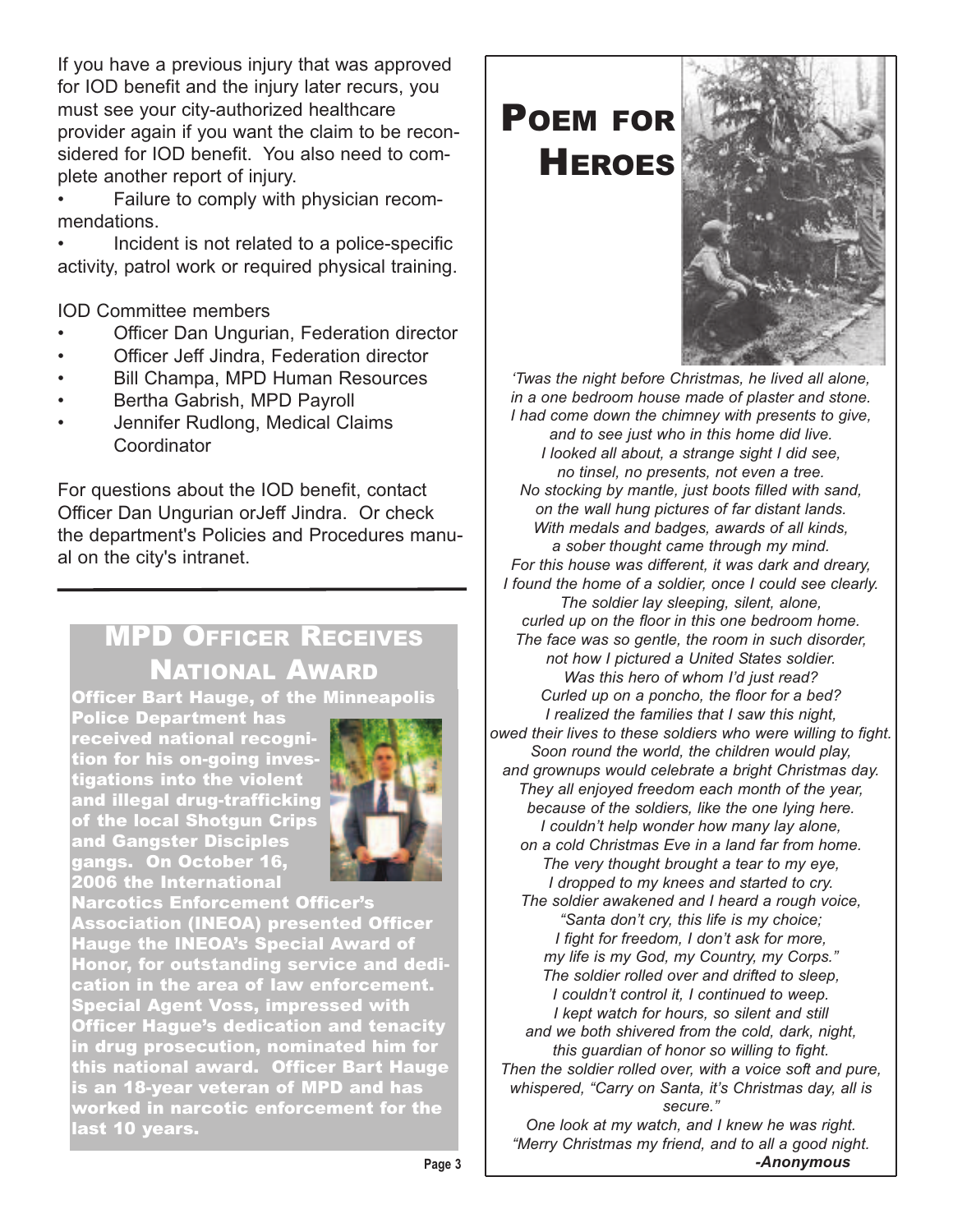## "TIP-A-COP"

On October 27, Minneapolis officers and Park Police officers participated in "tip-a-cop" as a benefit for the Minnesota Special Olympics. Officers spent the night waiting tables and the tip money earned was donated to Special Olympics. Over \$2000.00 was rasied by the group.



Officer Anne Deneen, Chief Brad Johnson, Matt Johnson (Special Olympics athlete and son of Chief Johnson), Sgt. Rick Doll, Bob Larson (Special Olympics athlete), Officer Keith Rowland, Hanna Phelps (Special Olympics athlete and daughter of Kristine Phelps, MPD civilian, Robbery Unit), Officer Adam Swierczek, Agent Joel Pucely, Officer Mick Ganley, Brian Ganley (Special Olympics athlete and son of Officer Ganley), Officer Rebecca Lane, Agent Ryan Habeger, Matt Doll (brother of Sgt. Doll), Leah Johnson (MPD civilian, Internal Affairs), Officer Lynn Cronquist, Agent Dallas Gjesvold, Agent James Cannon.

### WE NOW SELL PELICAN FLASHLIGHTS!

The Federation has teamed up with Pelican Flashlights and Keeprs to sell you Pelican Flashlights at a discounted price! We currently carry the M12 Duty Light (\$129), M9 Duty Light (\$96), PM6 3320 Xenon Light (\$25), and the VBIII Clip On LED Light (\$14). Come check them out!



# ST.LOUIS PARK FIRE CHARITY SOFTBALL **EVENT**

Sgt. Sean McKenna, along with the Saint Louis Park Fire Department took on the Saint Louis Park Police Department for their 5<sup>th</sup> annual softball charity game. The softball charity game originally started in the days after the 9/11/2001 attacks and now raises money for local charities. The 2006 game raised \$600.00 for local charities. This money was raised through the selling of raffle tickets for items donating by community minded businesses and organizations, including The Police Officers Federation of Minneapolis Charities.

Funds were donated in the following manner:

\$250.00 to the Methodist Hospital Emergency Room Children's Reading Initiative (new, quality children's books are given to children in distress at the Emergency Room).

\$250.00 to the St. Louis Park Community Foundation (a philanthropic board that that donates to various causes, including youth sports and nursing education).

\$100.00 to S.T.E.P. (The "St. Louis Park Emergency Program", a food shelf).



P.O.F.M. member and part-time St. Louis Park firefighter Sean McKenna joins other St. Louis Park firefighters and administrators in donating a check to the Methodist Hospital Emergency Room Children Reading Program.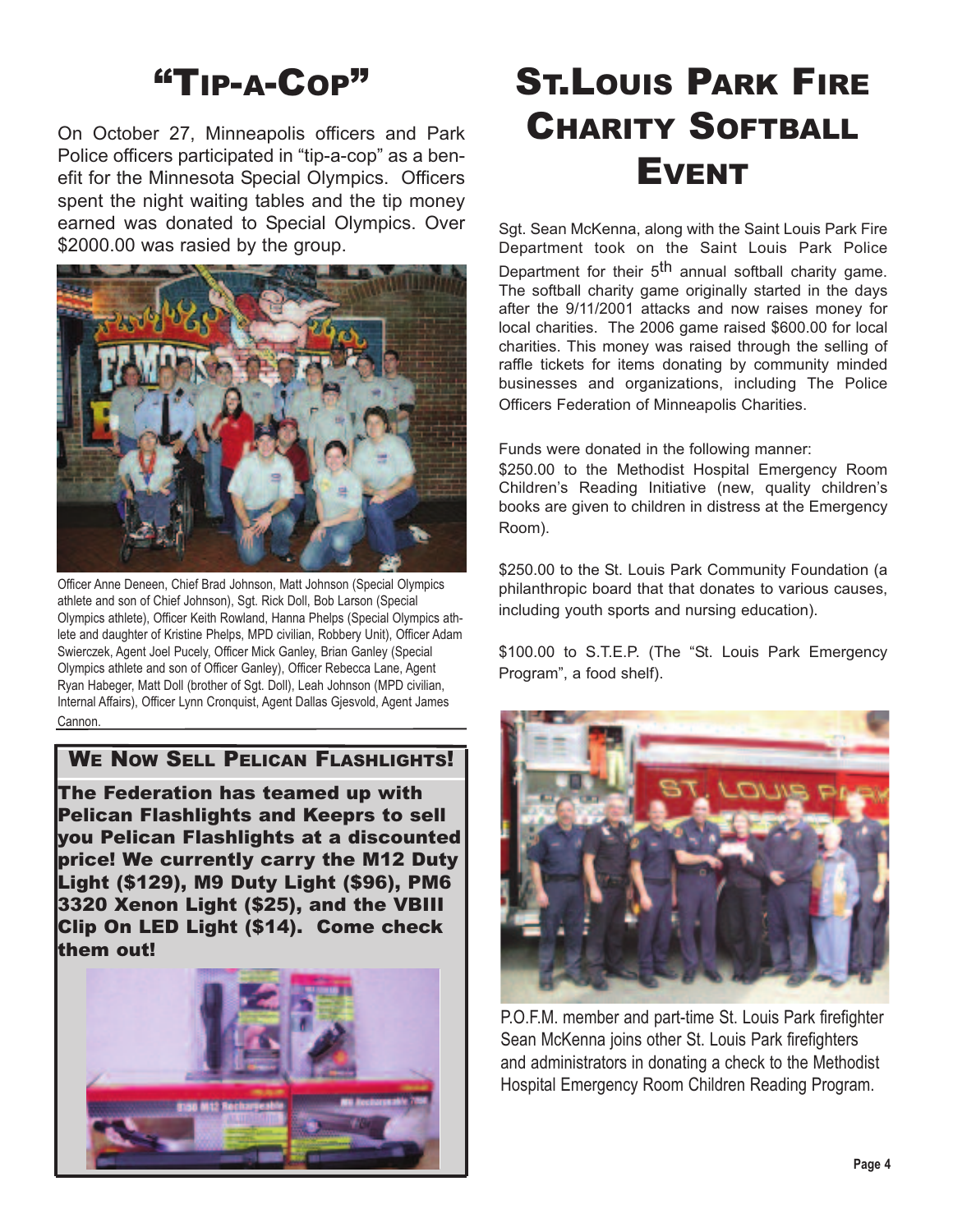# PERA WORKSHOPS

## Dollar & Sense

PERA (St. Paul) January 20 9 a.m. - 4:30 p.m.

Dollars & Sense seminars are designed for members in the middle of their careers. There is an emphaisis on planning for retirement and other financial demands.

## Preretirement

PERA (St. Paul) January 20 9 a.m. - 4:30 p.m.

## Mankato

January 20 9 a.m. - 4:30 p.m.

Preretirement workshops are for members within five years of retirement. It focuses on understanding your PERA benefits and steps necessary when you apply for a pension.

To register for either program, call PERA at 1 800 652-9026 or (651) 296- 7460. Or, you can register on line at www.mnpera.org. A full schedule of programs for 2007 will be mailed in early January.

## PLEASE REMEMBER TO UPDATE YOUR BENEFICIARY CARDS!!!

We would like to send out a reminder to anyone who needs to update his or her Federation Card and/or Mutual Association Card. It is important to keep the beneficiary information current on both of these cards just in case of an unexpected death. The Federation Card is for the retirement benefit that you receive from the Federation when you retire. The Mutual Association is the card that deducts two dollars from every Federation Member's salary that goes to their beneficiary upon the member's death. If you need to update any of this information, please stop by the Federation Office to fill out new cards.

# HOLIDAY SALES & **EVENTS**

Annual Merchandise Sale, City Hall, Room 132

Friday, December 8th 11:00am – 8pm

Monday, December 11th 8:00am – 2pm

> Holiday Party, Ukrainian **Center**

Wednesday, December 13th 11:00am – midnight

## The Federation Store will be open late for holiday shopping the following dates:

Wednesday, December 20th 8:00 a.m. – 11:00 p.m.

Thursday, December 21st 8:00 a.m. – 11:00 p.m.

WE WANT TO HEAR FROM YOU! PLEASE EMAIL ROLL- $\mathtt{CALL@MPDFEDERATION. COM},$ OR CONTACT US IF THERE ARE ANY ARTICLES THAT YOU WOULD LIKE TO SUBMIT OR IF YOU HAVE ANY COM-MENTS OR IDEAS FOR THE ROLL CALL!